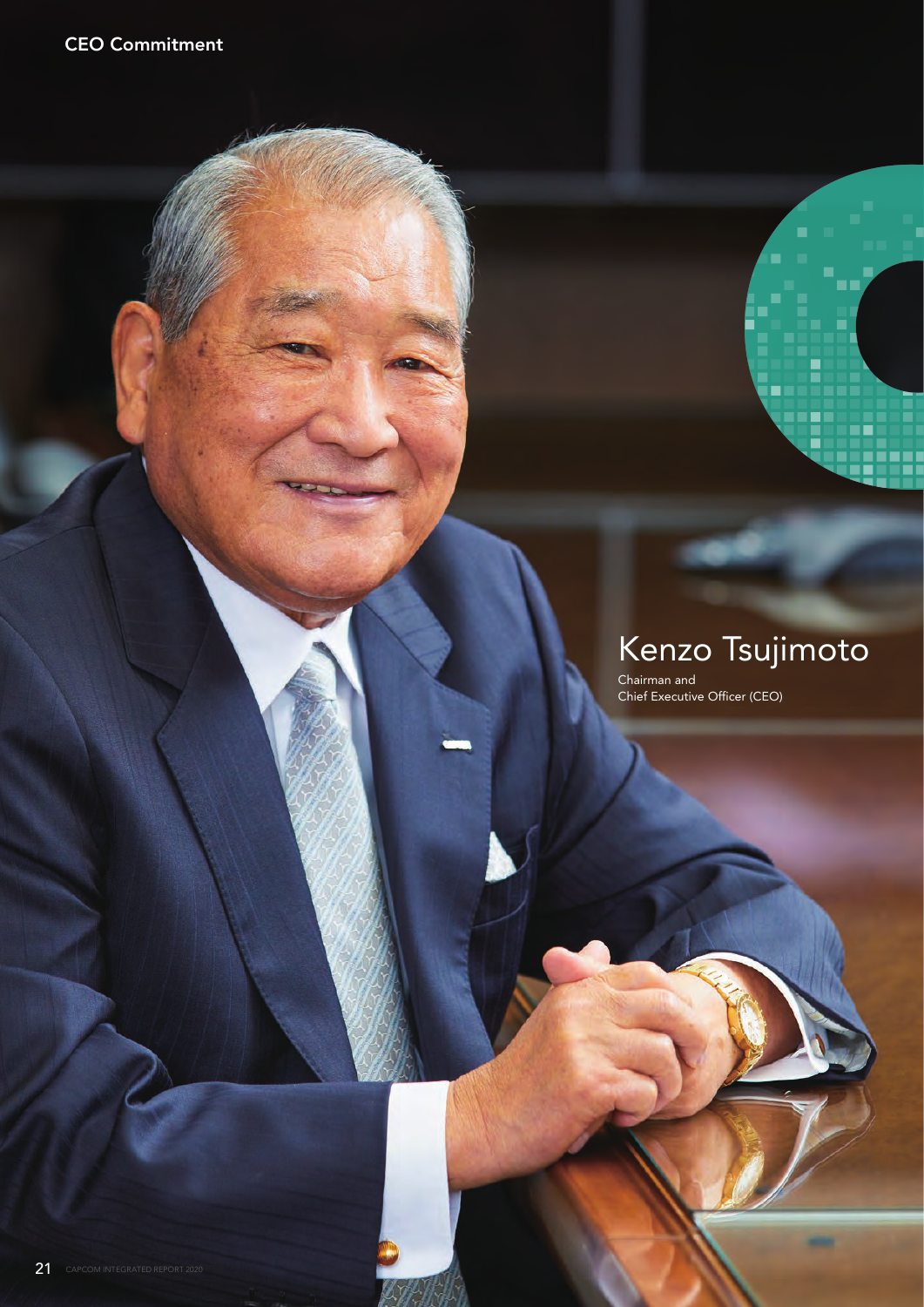Value Creation Story **Medium- to Long-Term** Latest Creative Report Foundation for

Sustainable Growth (ESG)

Latest Creative Report Foundation for Financial Analysis and Corporate Data

# **Commitment**<br> **Commitment**<br> **Commitment**<br> **Commitment**<br> **Commitment**<br> **Commitment**<br> **Commitment**<br> **Commitment**<br> **Commitment**<br> **Commitment**<br> **Commitment**<br> **Commitment**<br> **Commitment**<br> **Commitment**<br> **Commitment**<br> **Commitment** Generating world-class content to help build a richer society through a solid management base and our growth strategy.

# To everyone fighting COVID-19

I wish to send my deepest condolences to everyone who has lost a loved one to the novel coronavirus and my most heartfelt wishes for a full recovery to everyone who has suffered from it.

 When I look back on my career in management, I see that I have faced many crises, such as the bankruptcy of Lehman Brothers, as well as the Great Hanshin earthquake and the Tohoku earthquake and tsunami, both of which I personally experienced.

However, unlike the disasters and catastrophes that have taken place in the past, the COVID-19 pandemic is not a localized issue. Everyone in every region of the world is being affected by this crisis. Entertainment is not essential for life. However, in times like this, I believe that entertainment can bring people some joy and hope. It is my hope that our business activities bring the people of the world the energy to fight  $COMID-19$ 

I will now explain the ways in which we are demonstrating the superiority and uniqueness of the five elements that comprise the foundation of Capcom's sustainable growth.



Creating the world's most entertaining games to realize sustainable growth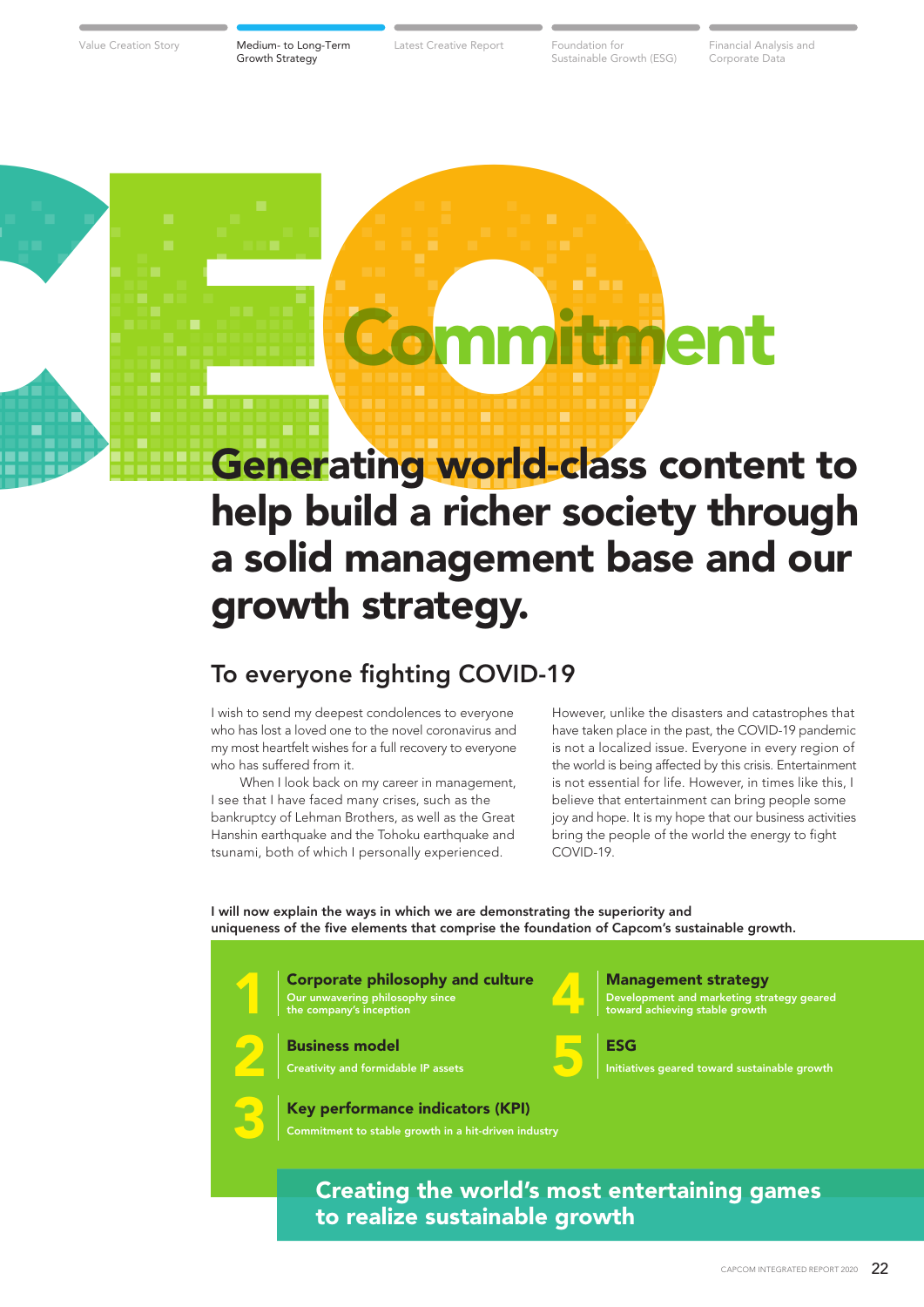Corporate philosophy and culture —– Our unwavering philosophy since the company's inception

# Aiming to be #1: delivering the best content "From Osaka to the world"

I jumped into the world of entertainment more than 50 year ago with the idea that "games are luxury items, not essentials. This is why the brand must be of world-class quality." I still believe this to be true even today. Accordingly, Capcom's basic philosophy is to create an entertainment culture through the medium of games by developing highly creative content that excites and stimulates your senses and brings a smile to your face.

 In other words, we help make people happy and in turn build an emotionally rich society by creating the world's most entertaining games.  $\rightarrow$  For details, please refer to "Corporate Philosophy" on p.04

 In 1983, I founded Capcom under the motto of "originality and ingenuity," with the vision of developing games offering world-class quality.

Underpinning this was my belief that increasingly

sophisticated graphics and more immersive worlds would eventually make games as moving and impressive for the world as a Disney film.

 Thirty-seven years later under the banner of Capcom, I have amassed nearly 3,000 colleagues who share this vision. Under the slogan "From Osaka to the World," these values have become our corporate culture, with (1) a spirit that is always eager to take on new challenges and (2) a sense of pride to constantly strive to be world-class deeply ingrained in every Capcom employee.

 Again and again, we have been able to produce unique series that are globally recognized, including *Street Fighter*, *Resident Evil* and *Monster Hunter*, because of the fertile soil of a corporate culture cultivated over many years.



# Maximizing utilization of high-quality content in a wide range of markets

Capcom's strengths are (1) the development and technological capabilities to create the world's finest, high-quality games and (2) numerous popular branded IP known the world over.

 In addition, since fiscal 2011, we have hired over 100 new graduate developers every year in anticipation of focusing on in-house development, increasing our development staff to over 2,300 people (as of June 30, 2020) and further enhancing our strengths.

 From game market characteristics and competitive factor analysis, the Consumer sub-segment has high entry barriers; combining the aforementioned strengths with our capital and the relationships of trust we have with hardware manufacturers creates significant competitive advantages (profitability). In addition, with the spread of PC as a game platform and the standardization of selling software digitally over the Internet, the home video game market that was once limited to only some developed nations has now expanded across the globe.  $\rightarrow$  For details, please refer to "An Analysis of the Market and Capcom" on p.67

 Furthermore, in businesses and sub-segments other than Consumer, our rollout of popular IP across multiple mediums contributes as a stable source of earnings. This is because, in addition to the fact that our IP consists of products developed 100% in-house, possessing numerous global IPs amplifies the effect of our multiple usage strategy. Additionally, expansion into other areas leads to increased brand value and subsequently an influx of new users to the game. In particular, marketing activities utilizing Hollywood adaptations of content further enhances the global competitiveness (brand power) of our IPs and maximizes synergistic effects.

 In recent years, as a result of these sustained branding measures, we are increasingly seeing multiple generations of fans at event venues as IPs enjoying long-term popularity have firmly taken hold.

 Disney, which I once aspired to emulate, began as a producer of cartoons and expanded all the way into the theme park business, growing into a giant in the world of entertainment. With our original content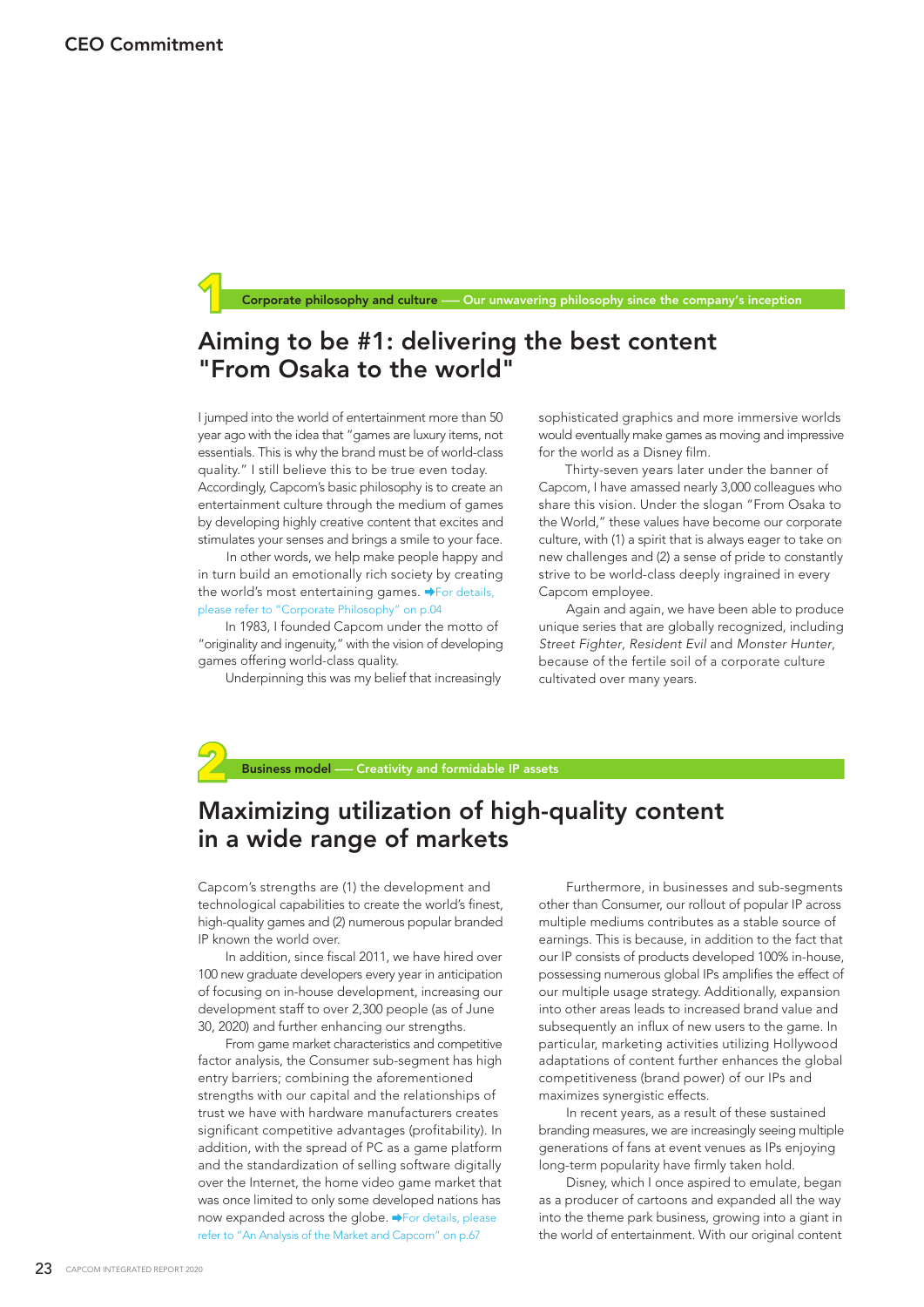Value Creation Story **Medium- to Long-Term** Latest Creative Report Foundation for

Latest Creative Report Foundation for Financial Analysis and Sustainable Growth (ESG)

Corporate Data

acclaimed throughout the world and the growth potential of our esports, mobile and licensing

businesses, I am certain Capcom will be leading the charge into the coming digital age.

Key performance indicators (KPI) –– Commitment to stable growth in a hit-driven industry

# Structural improvements and new criterion as we look to the future

# 1. Analysis of management performance in the fiscal year ended March 2020 (summary)

Our performance this fiscal year (ended March 31, 2020) exhibited an increase in operating income for the 7th consecutive year and all profit items, from operating profit downward, reached record highs; however, what I would like to draw attention to this fiscal year in terms of performance is decreasing net sales and increasing income. For this fiscal year, initially we had planned on a decrease in net sales due to (1) *Monster Hunter World: Iceborne* (*MHW:I*, herein) being the only new major title, and (2) it was not an entirely new title; it is a massive expansion of the previous title, *Monster Hunter: World*, and therefore the unit price was low. However, because (1) the ratio of highly profitable digital sales, many of which were for *MHW:I*, improved over the previous year, and (2) catalog sales (past titles, including rereleases, and HD versions), which were heavily digital, grew, we were able to achieve our 7<sup>th</sup> consecutive year of increased income as initially planned, despite the dip in net sales. In the past, the market forecast was unavoidably influenced by the number of major new titles being released that fiscal year, but I am proud to say that from this outcome we have demonstrated the returns of our model of building up our back catalog and shifting to digital sales, which we have been diligently promoting for some time.

# 2. Medium-term management goal assumptions and indicators (KPI)

# (1) Management direction— Thinking not two, but ten steps ahead

In respect to management, I am always thinking about things in terms of the future. For example, nearly 10 years ago I gave an interview to a business magazine where I said, "if we are able to sell world-class quality products at a low price digitally, we will see even greater improvement in our performance." At the time, packaged sales were the mainstream and there were very few customers who purchased digital versions, so that idea may have been inconceivable to most people. Also, because packaged sales were the mainstream, pirated versions of games prevailed in most developing countries, but I also spoke about how that "will become a sort of promotion if we look at in the long term." As a result, now that digital sales have spread throughout the world, we are selling more than 200 different games in countries and regions whose total outnumbers that of the United Nations' membership.

 Creating top-class content not only produced this fiscal year's performance, it will be the tool that paves the way for our future. That is precisely why our management policy is to (1) create exciting, world-class content (IPs), and (2) maximize earnings by leveraging our rich library of IPs across multiple platforms and media, while (3) maintaining these policies to become a company of continuous, sustainable growth.

### (2) Management goals

Since the fiscal year ended March 2018, our sustainable medium-term management goal has been to increase operating income each fiscal year. Rather than struggling to coordinate major title launch periods for this, we intend to take a natural approach of establishing a model of stable growth through build-up by expanding our title lineup, among other efforts, in order to enable institutional investors managing pensions and individual investors on fixed incomes to maintain long-term holdings with confidence. Thus far, we have not set forth a specific profit margin growth goal, but now that we can see the distinct results of the shift to digital, we have set a goal of 10% profit growth for each fiscal year.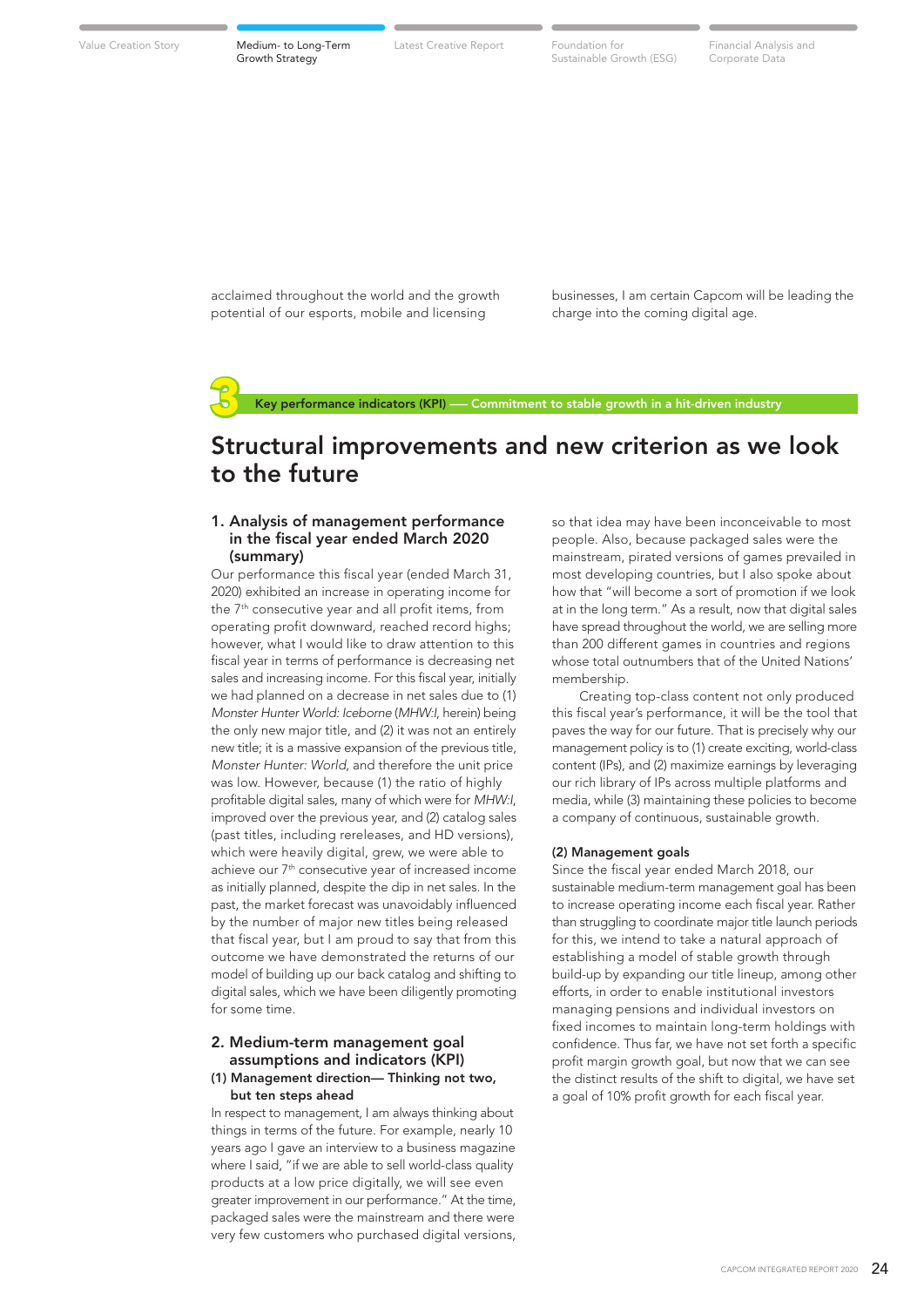# (3) Key performance indicators (KPI) and shareholder value creation achievements

In terms of management, in addition to operating income (growth indicator), which is the basis of corporate earning power, and operating margins (efficiency indicator), which are the basis of profitability, I also place importance on current net income and cash flows, but our CFO offers a fully detailed account from a financial perspective.  $\rightarrow$  For details, please refer to "Financial Strategy According to the CFO" on p.39

 Here, I will explain sales volume for game software, which I consider an important indicator for achieving 10% growth each fiscal year. With the shift to digital, Capcom's operating margin has increased for four consecutive years since the fiscal year ended March 2017, ( $\rightarrow$  for details, please refer to "Financial Highlights" on p.13) but we are gradually approaching a ceiling to that growth. In order to continue achieving increased profits for the future, we need to increase unit sales and increase our actual net sales.

 Before we began the roll out of our full-scale digital strategy in the fiscal year ended March 2017, sales volume varied greatly depending on whether or not we released a new major title. However, in recent years, units sold displayed steady growth due to (1) enhanced digital sales, (2) longer product lives of major titles, and (3) the promotion of digital marketing and other measures. If digital sales continue to grow in the market, there will be a decrease in the circulation of used software, and the number of units sold will continue on to trend upward. I believe that by promoting these efforts, our vision of 50 million units in annual sales volume will eventually be attainable. <sup>Di</sup>

 Furthermore, I believe that nurturing talent that can play an active role on the global stage, creating new markets with cutting-edge technology and creating social and economic value (creation of common value) through our business activities while at the same time building a healthy relationship with our stakeholders will lead to increasing our corporate value. Therefore, focusing on "S" (social) and "G" (corporate governance) of ESG, I recognize our critical issues as (1) developer numbers, (2) diversity, (3) support for education, and 4. the ratio of external directors. For details, please refer to "ESG Highlights" on p.15

 The game developing business has a relatively low environmental impact compared to other businesses in the manufacturing industry, therefore we do not have a specific "E" (environmental) indicator. However, if the digital shift that we are promoting spreads further, our impact on the environment will decrease with the reduced need for shipping and packaging.

 It is my intention to achieve stable growth with a two-pronged approach comprised of a business strategy to create profits and an ESG strategy that supports our businesses.

### Diagram 1



Management strategy —– Development and marketing strategy geared toward achieving stable growth

# Reforming our development system and brand strategy to grow our strengths

# 1. Investing in human resources and development equipment to create world-class games

With 50 years of management experience in this industry, I have a keen awareness of the vital importance of technology that meets the highest standards in order to create the world's most exciting games. The game industry is a treasure chest of cutting-edge technology constantly providing the world with entertainment that utilizes the most advanced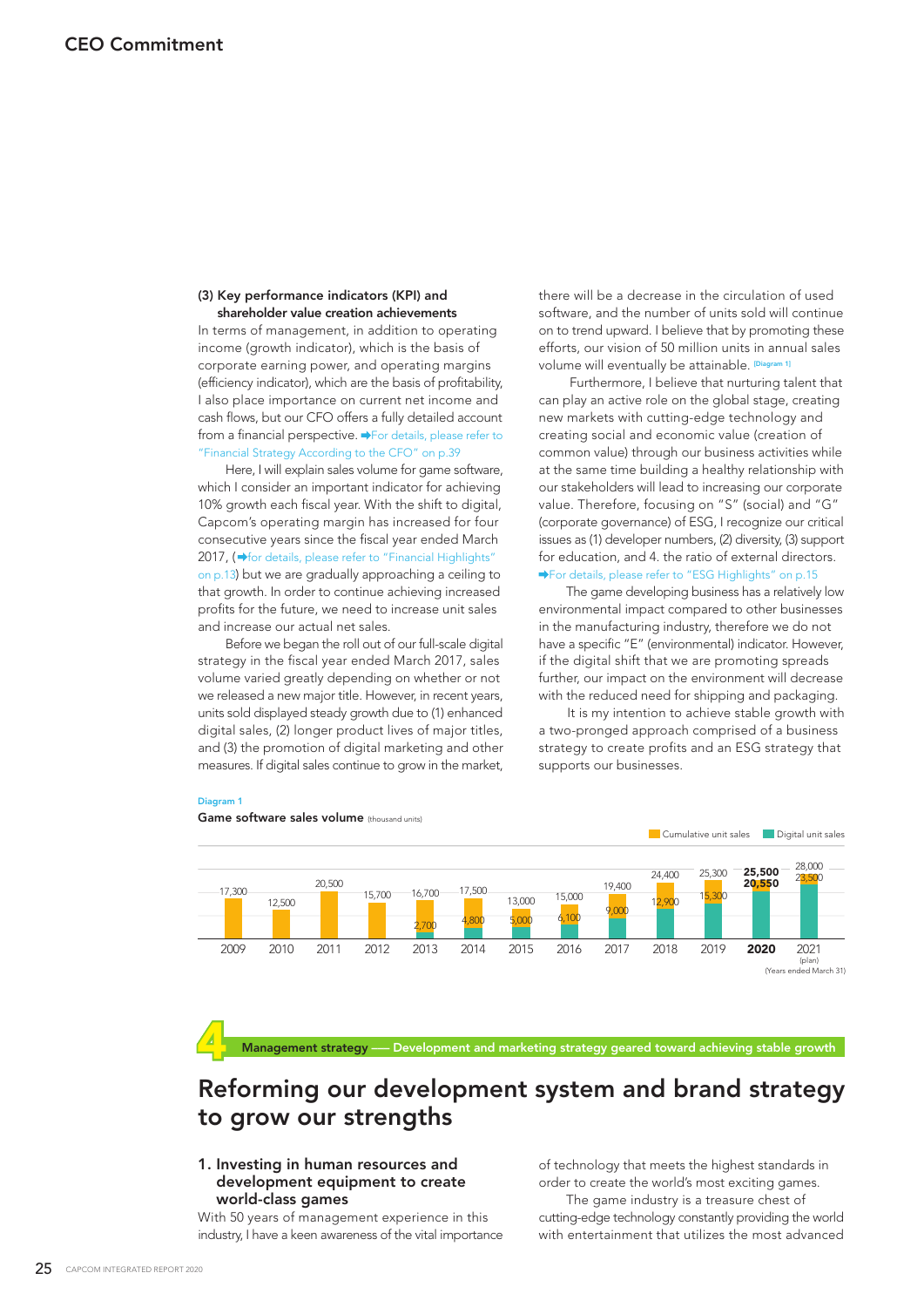Value Creation Story **Medium- to Long-Term** Latest Creative Report Foundation for

Sustainable Growth (ESG)

Latest Creative Report Foundation for Financial Analysis and Corporate Data

techniques, such as online battles, VR, and AR. I believe we will see this trend intensify even further with GAFA entering the market. Therefore, in order to create games that become worldwide hits, we have to assemble a staff of employees who possess the most advanced skills possible. I have strengthened employment of newly graduated developers with an eye on the expanding game market and evolution of technology. Recently, our younger personnel are digital natives who grew up being familiar with games and IT. As such, even from a young age, particularly talented staff members may be assigned to development teams for major titles or to our game development engine team, which comprises the core of our R&D.

 In addition, we have a world-leading development studio in-house and are vigorously investing in development equipment so that our creators can perform to their maximum potential. For details, please refer to Integrated Report 2017 on p.38

# 2. Marketing strategy for becoming a global brand

Another important aspect is increasing recognition of hit titles and branding them.

 One issue we needed to address was the fact that it takes approximately three years to develop a game, but after its release, there was a progressive decline in recognition. I thought a Hollywood film adaptation would be an effective means of ensuring the continued media exposure of a game title on a global scale, and in 1994, we decided to invest 4 billion yen into making *Street Fighter* into a Hollywood movie. At that time, some thought I had taken up movies merely as a hobby, but this investment generated a return of approximately 15 billion yen and successfully established *Street Fighter* as a global brand. Before and after a game is released, it receives media exposure for two weeks at most. However, by turning the game into a Hollywood movie, it will continue to be shown around the world for decades to come through its (1) theatrical release, (2) package sales, and (3) VOD services, maintaining and increasing awareness of the title.

 It is important that the title is a world-class game for this marketing technique, and we have already achieved the same great success with *Resident Evil*. We are planning a film adaptation of *Monster Hunter* for 2021 (in Japan). The series is already a popular brand boasting sales of 63 million units worldwide, but we will use the successful experience we have had with movie adaptations to make it a truly global brand.

# 3. Medium term growth phases

In order to continue increasing operating profits each fiscal year, we have to do two things: (1) revamp our business model in the Consumer sub-segment from one-time purchases to continuous purchases, and (2) build a new profit pillar to flow into the Consumer sub-segment with our comprehensive Single Content Multiple Usage approach. [Diagram 2] Of these, the Consumer sub-segment reforms are showing significant results, which I will discuss on the following page. Our next pillar of growth is the mobile and esports businesses.

 Our mobile content has struggled due to issues with translating the IPs created for home game consoles onto mobile devices. However, with technological advances in network communication speed and resolution, we believe that we will be able to fully leverage our IPs here in the future. Therefore, we are currently conducting research and development in anticipation of the 5G and 6G eras.

 We are also investing in the promotion of esports as we expect the market to expand in the future. For details, please refer to "The COO's Discussion of Growth Strategies" on p.31

### Diagram 2

Medium- to long-term growth

| <b>↑</b> Profit | [Mobile + Esports]<br>● Period of researching 5G environment-oriented technology<br>● Period of building a framework for the medium<br>to long term | [Mobile + Esports]<br>Options for further growth                         |  |  |  |
|-----------------|-----------------------------------------------------------------------------------------------------------------------------------------------------|--------------------------------------------------------------------------|--|--|--|
|                 |                                                                                                                                                     | [New Titles (Consumer)]<br><b>Growth driver</b>                          |  |  |  |
|                 | [Consumer]<br>● Period of enhancing new lineup and achieving growth<br>through long term global sales with strengthened digital                     | [Catalog Titles (Consumer)]<br>Base profits from recurring revenue model |  |  |  |
|                 | [Amusement Equipments/Arcade Operations]<br>● Period of stabilization amidst a deteriorating environment                                            | [Amusement-Related]<br><b>Stable earnings</b>                            |  |  |  |
|                 | Medium-term                                                                                                                                         | Period<br>Long-term                                                      |  |  |  |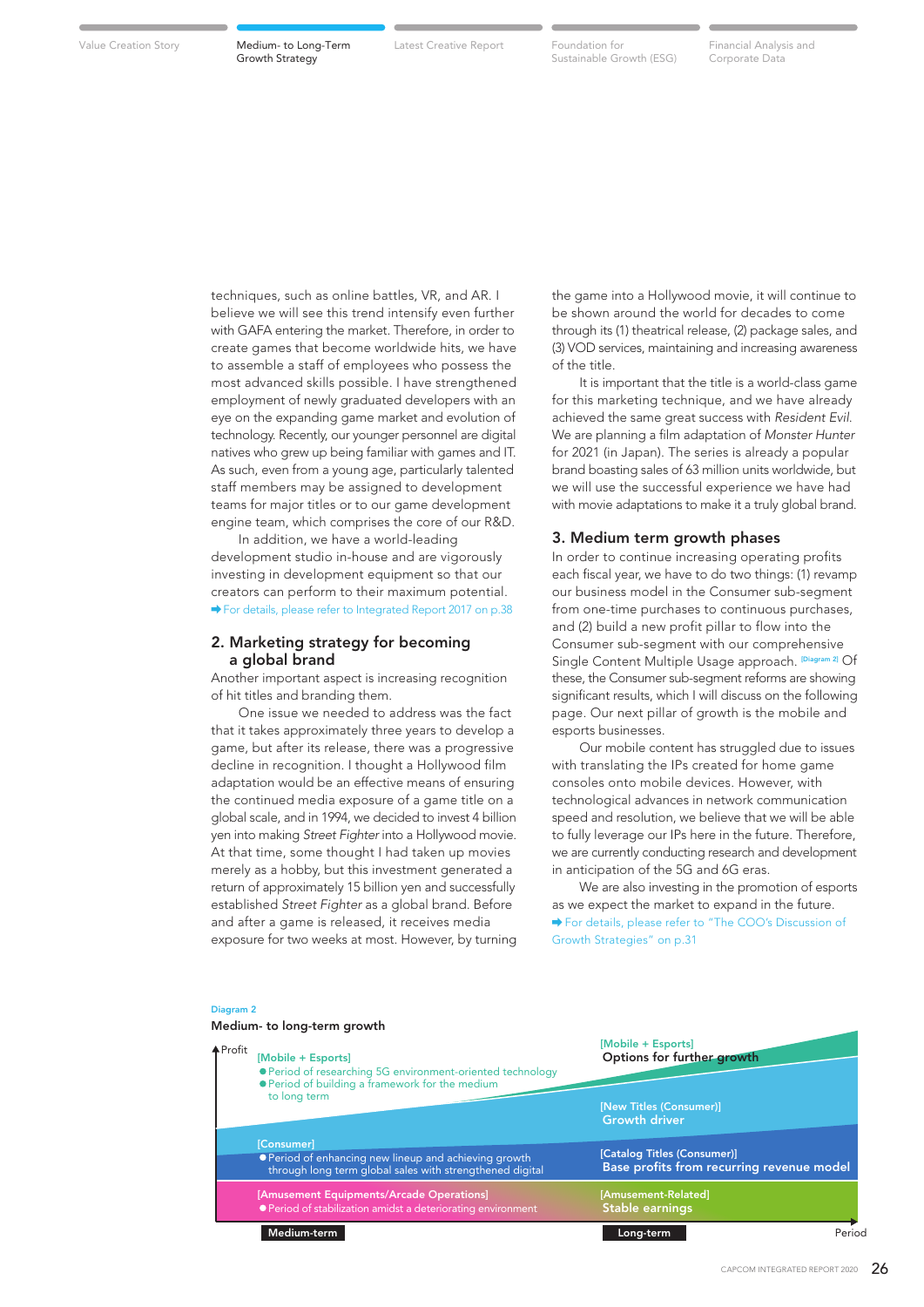

# Consumer sub-segment business model reforms to reduce revenue fluctuation risk

Now, I will reflect on the Consumer sub-segment business model reforms I have been working on in order to achieve our mediumterm business plan of increasing operating profit each fiscal year.

 In order to shift from a one-time sale model to a recurring revenue model, we have been promoting the following five initiatives since the fiscal year ended March 2017. As of the fiscal year ended March 2020, our consolidated operating profit has continued to grow at an average of 13.7% annually.

Operating income for the entire company versus the Digital Contents business





# Steady release of major titles

With the expansion of our development organization, including the active recruitment of new graduate developers, we are steadily launching major titles every fiscal year. We expect to release multiple major titles in the fiscal year ending March 2021.

### Number of major game releases (titles)



# Long-term product lives for major titles

Continuous updates to game content and pricing measures, including seasonal sales on digital platforms, have led to sales of more than 1 million units annually for most major titles released after *Resident Evil 7 biohazard*.

|                                |     |     |     |                     | (Plan)                      |  |
|--------------------------------|-----|-----|-----|---------------------|-----------------------------|--|
| (ten thousand units)           |     |     |     | 2017 2018 2019 2020 | 2021                        |  |
| Resident Fvil 7 biohazard      | 350 | 160 | 125 | 100                 | Titles                      |  |
| Monster Hunter: World          |     | 790 | 450 | 320                 | continuing                  |  |
| Resident Fvil 2                |     |     | 420 | 240                 | to contribute<br>to profits |  |
| Devil May Cry 5                |     |     | 210 | 130                 | as catalog                  |  |
| Monster Hunter World: Iceborne |     |     |     | 520                 | titles                      |  |
| (Years ended March 31)         |     |     |     |                     |                             |  |

# **3** Strengthening global development

Our level of overseas sales is improving through comprehensive use of the PC platform, which enables sales to the entire world.





# We are actively rereleasing catalog titles that boast

deep-rooted popularity as we can expect them to contribute over the long-term. As a result, we are seeing a significant increase in sales of catalog titles.

# Catalog sales volume (thousand units)





# **5** Expanding digital sales

The combination of expanding our product lineup through the efforts described in  $\blacksquare$  and  $\blacksquare$ , as well as pricing measures has had a synergistic effect leading to significant growth of digital sales.

### Number of digital copies sold (thousand units)



# Policy for the immediate future

We will continue to promote the 5 measures mentioned above in the game industry, where we are entering a new growth stage ahead of the release of next-generation hardware. In addition, we will continue to (1) further strengthen digital marketing with an understanding of the unique needs in each region, (2) lower the price of catalog titles whose development costs have already been depreciated, (3) support new platforms, such as cloud gaming, and other measures with a constant eye on future needs.

→ For details, please refer to "The COO's Discussion of Growth Strategies" on p.31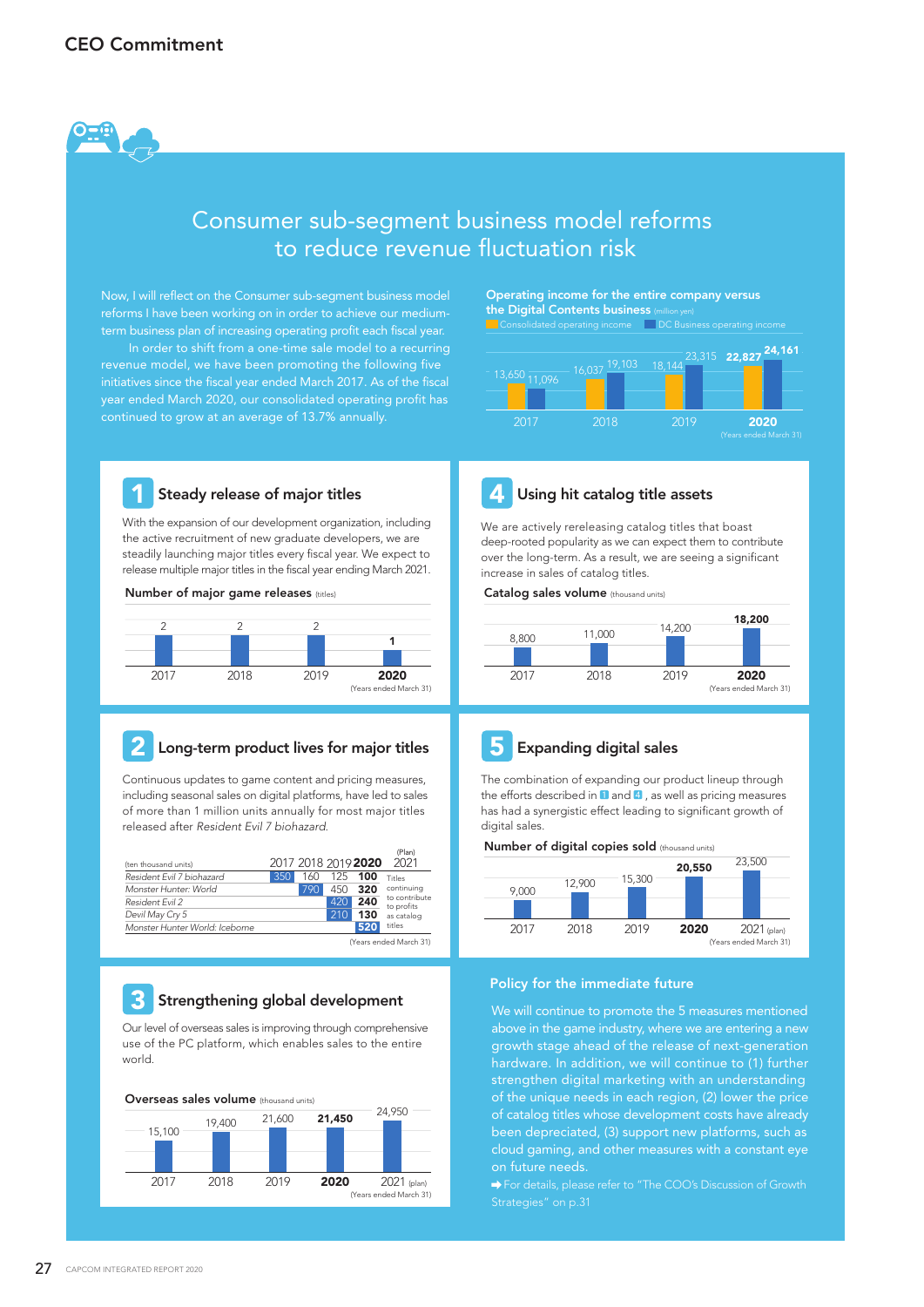Value Creation Story **Medium- to Long-Term** Latest Creative Report Foundation for Latest Creative Report Foundation for Financial Analysis and

Sustainable Growth (ESG)

Corporate Data

Initiatives geared toward sustainable growth

# Increasing corporate value by building healthy relationships and a sturdy framework

# 1. Building a healthy relationship between games and society

Up to now, games have made people smile, stimulated their senses, and created a new culture. They have also contributed to running a healthy society, receiving an endorsement from the WHO as for their value as entertainment while we have been asked to stay at home during the COVID-19 pandemic.

 Meanwhile, games have also presented new challenges, such as expensive in-game purchases by minors and gaming disorder. As I mentioned in my explanation of our corporate philosophy, our purpose is to make people happy through games. Making people unhappy because of games is certainly not our intention. If we do not tackle these issues head on, as an industry, company, and member of society, we will not be able to earn people's trust and continue growing. For details, please refer to "Corporate philosophy and culture" on p.23

 We are aware that these are major issues for our industry as a whole, and each company has therefore come together as part of an industry organization to make efforts to (1) establish guidelines and educate people about them, (2) share problems and actual examples among member companies, and (3) exchange information on a regular basis with parents, educators, consumer groups, and government administrators.  $\rightarrow$  For details, please refer to "Relationship with Customers" on p.51

 In addition, since 2005 Capcom has independently continued game literacy and career education support activities to raise awareness about how to properly interact with games in an effort to eliminate the social concern regarding the healthy development of youth with regard to games. For details, please refer to "Promoting Healthy Relationships with Games" on p.54

 We also do our best to ensure a broad range of customers are able to play safely and fairly through measures such as refraining from adding "gacha" elements as a general rule when we develop mobile games.

 Furthermore, for the pachislo market, we provide sponsorship and cooperation through industry organizations for the activities of pachinko addiction consultation agencies, such as Recovery Support Network (RSN).

# 2. Commitment to regional communities

The promotion of our Single Content Multiple Usage strategy provides society with a wide range of benefits. Specifically, these include the use of popular Capcom IP in local revitalization activities to support (1) economic development, (2) cultural development, (3) awareness for crime prevention and (4) awareness of elections.

 We are achieving quantitative social outcomes through solving the common problem of attracting and appealing to the youth demographic. PFor details, please refer to "Relationship with Regional Communies" on p.53

 The abovementioned four activities bring value to Capcom by 1. increasing satisfaction among existing users through event participation, and 2. creating a more favorable impression of games among those with less interest. In particular, the demographic in 2. has no interaction with games as a user; therefore using popular Capcom IPs to contribute to regional communities stirs interest in our IP, and there is potential for this demographic to become new game users via easily approachable platforms, such as mobile.

### 3. Commitment to employees

As can be seen from the fact that personnel expenses account for approximately 80% of development expenses, the game industry is not a labor-intensive industry but a knowledge-intensive industry, thus human resources are an extremely important management resource.

 I recognize the importance of diversity for creating content that will resonate globally, thus Capcom promotes the retention and training of talented human resources without regard for gender or race.

 As I mentioned earlier, we have world-leading, cutting-edge development equipment enabling our talented workforce to fully demonstrate their abilities. Maintaining a fully-equipped work environment improves product quality and at the same time encourages creativity. In terms of remuneration, in addition to a well-balanced salary system based on ability, we have also introduced incentives for each title and an assignment allowance system to increase motivation.

 In addition, in the fiscal year ended March 2017, we established Capcom Juku for on-site childcare,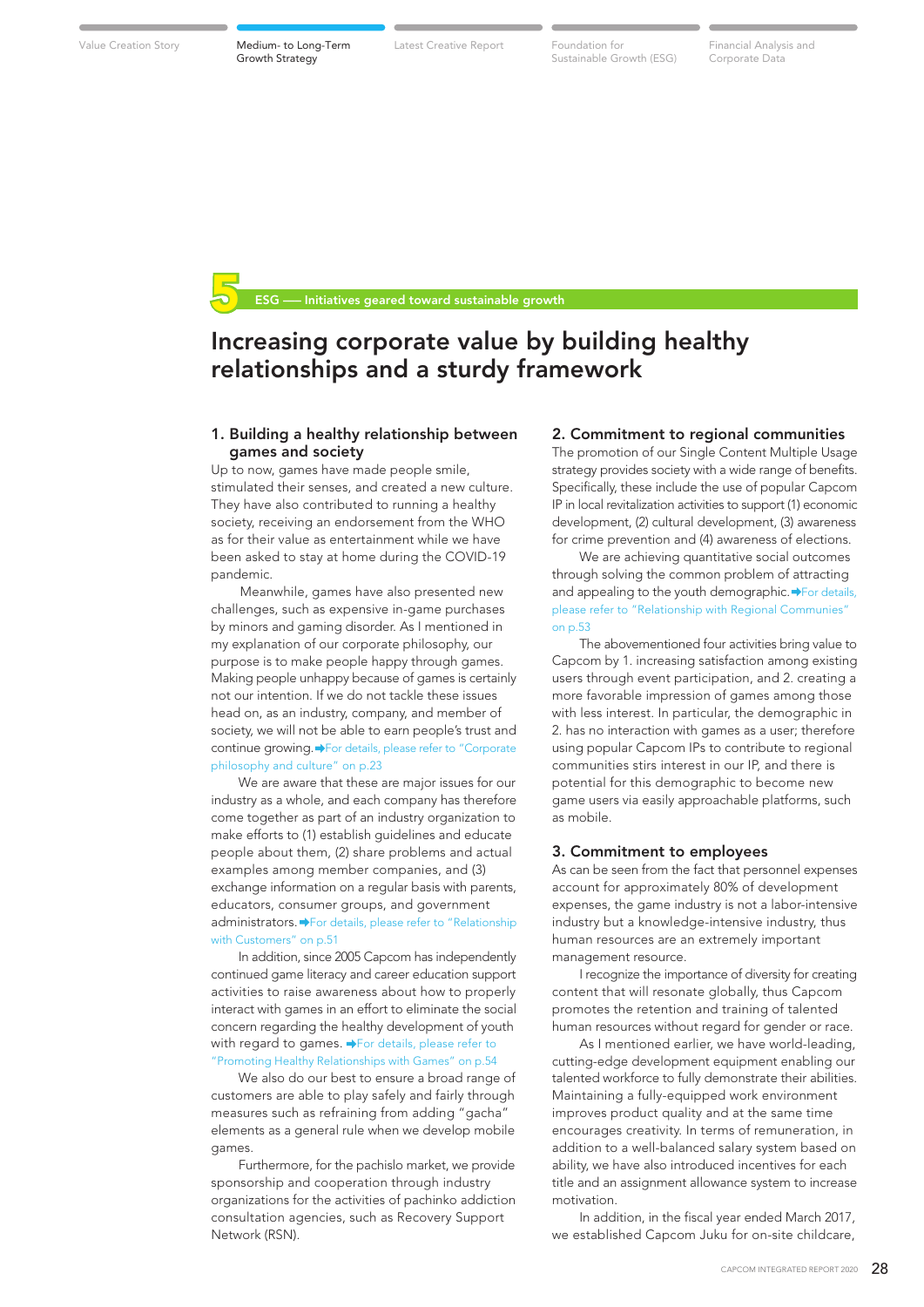to provide an environment for employees with children that allows them to concentrate on their work with peace of mind. For details, please refer to "Relationship" with Employees" on p.54

 In my view, the most critical aspect of human resource development is providing an environment that enables employees to take on new challenges. The manager's role is to push employees to take on one new challenge after another, leaving alone what works and devoting their energy to devising measures when things are not working. This enables employees to take on challenges without fear of failure, develop the world's most entertaining games and create new businesses leading to a virtuous cycle of business opportunity creation.

# 4. Enhancing sustainable governance

As we accelerate our growth strategy, the risks also increase proportionally, but governance is useful in avoiding or reducing these risks.

 Specifically, with myself, Capcom's founder, as CEO and my oldest son as COO, we can avoid management decision risks by sufficiently leveraging the supervisory function of the external directors, and with unique mechanisms for highly transparent and rational decision making built by the Board of Directors.

### Mechanism 1

### Management visualization based on numbers

Despite changes in corporate scale or business environment, to conduct flexible and integrated management, I require that materials (documents) used for decision-making are, in principle, quantitatively focused. Specifically, these materials compare and contrast net sales, year-on-year performance and earnings forecasts, which make it easier to identify problems by enabling us to confirm the details in multiple ways.

 Furthermore, these materials are used by external directors for supervisory purposes and provided to investors as part of our IR activities. This is part of the mechanism I call "management visualization." Management decisions based on visualizing operations enable us to evaluate the Company with two sets of eyes using a system that seeks management transparency.

 In addition, when I speak with developers, I use quantitative data as our common language. The bias of the person speaking can be infused into qualitative words, while numbers never lie.

 I want to pass on the management know-how I have cultivated as founder of the company to the next generation in a practical manner as we work to strengthen risk control in order to create a framework for management that will ensure the performance of the company into the future.

# Mechanism 2

# Organizational design that leverages the supervisory function of external directors For the past 21 years, Capcom has executed a variety

of governance reforms.

 Since introducing the external director system in the fiscal year ended March 31, 2002, external directors have increased to account for 50% of the Board of Directors.

 External director appointment criteria have not changed since the system was introduced, but in short, we appoint directors with insight who are highly proficient specialists in their respective areas outside the gaming industry, capable of objectively making decisions regarding Capcom's management and business activities. With the avoidance of business investment risk as a priority issue, Capcom appoints individuals from Japan's leadership class (in terms of business management, law and government) who are able to provide sound opinions, especially when earnings are subpar, who are not intimidated by the company founder and are able to determine validity from the general public's point of view.

 In addition, in 2016, in order to further strengthen governance and achieve a swifter decision-making process, we transitioned from a company with a board of corporate auditors to a company with an audit and supervisory committee. The audit and supervisory committee is responsible for strengthening internal control by auditing how business is carried out by executives and employees and making recommendations for modifications.

◆ For details, please refer to "Message from a Member of the Audit and Supervisory Committee" on p.66

### Mechanism 3

# Developing management human resource capabilities and grooming successors

I have grown Capcom for the last 37 years, and as the founding executive, it is also my responsibility to ensure my successors have a proper understanding of its mechanisms and are able to execute them. I actively engage in information exchange and advise our next generation of key personnel, namely (President) Haruhiro Tsujimoto, who leads the business side of our organization, and (Executive Corporate Officer) Yoichi Egawa, who leads development. Plans for my successor are being made through discussions with the Nomination and Remuneration Committee; however, by rigorously training these two different types of people and combining that with our corporate culture, the aforementioned management visualization and framework creation, and just governance, we will have a strong managerial staff that our long term investors can trust with the management of the company.